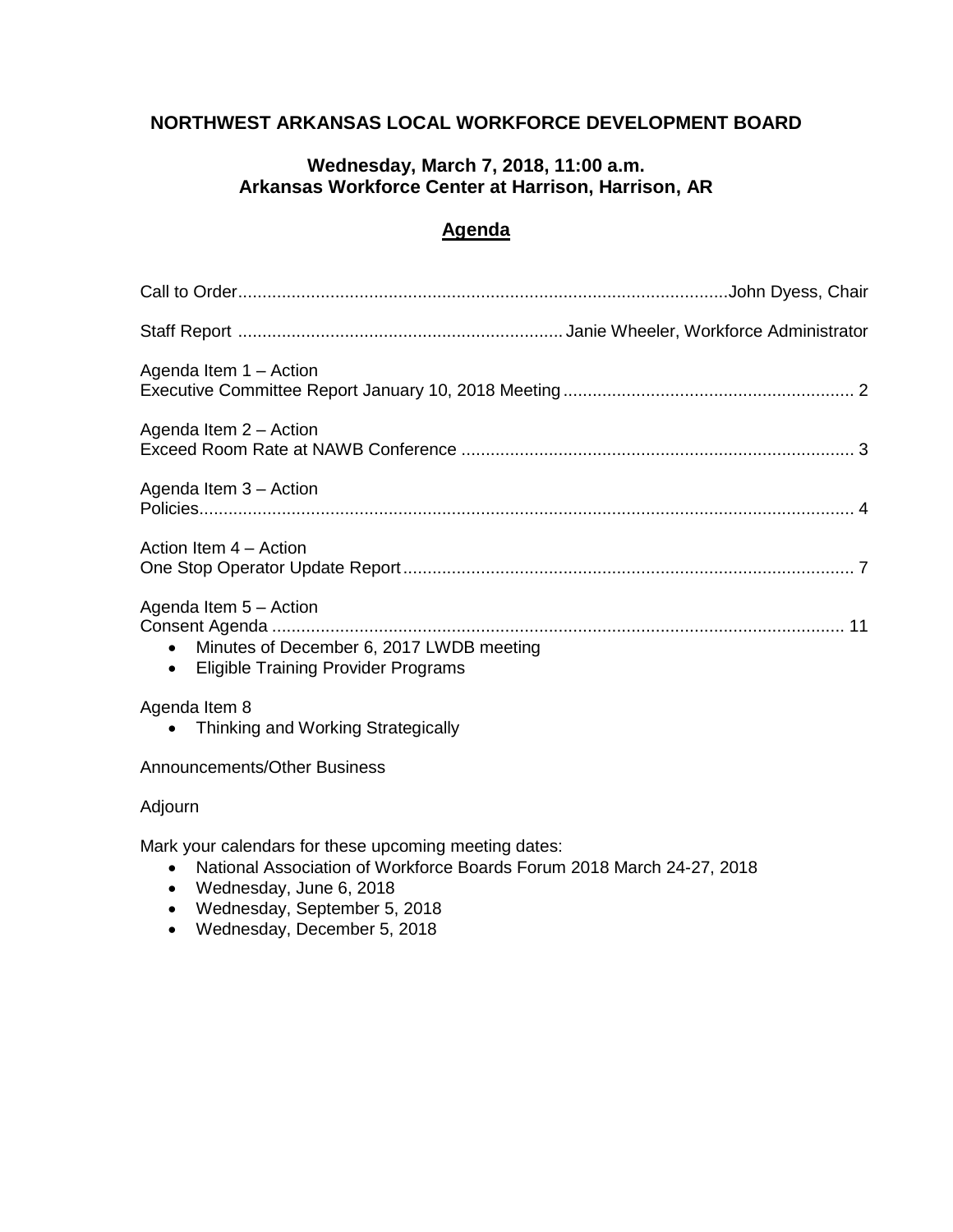The Executive Committee met via email ballot January 10, 2018 to vote on the recommendation to hire Kathleen Dorn as Assistant Workforce Director. Chairman John Dyess reported that the Committee had approved the hiring Kathleen Dorn as Assistant Workforce Director.

Her employer of record is the Northwest Arkansas Economic Development District. Ms. Dorn's employment started January 16, 2018.

| <b>Janie Wheeler</b> |                                                           |  |
|----------------------|-----------------------------------------------------------|--|
| From:                | Janie Wheeler <jwheeler@nwaedd.org></jwheeler@nwaedd.org> |  |
| Sent:                | Wednesday, January 10, 2018 7:40 AM                       |  |
| To:                  | John Dyess; raparker@cox.net; Bo Phillips; Patty Methvin  |  |
| Cc:                  | Joe Willis; Janie Wheeler                                 |  |
| Subject:             | Executive committee meeting and ballot                    |  |

Chairman John Dyess has called an Executive Committee meeting to be held via email today, January 10, 2018 in order for the Committee to vote on the recommendation to hire an Assistant Workforce Director. The career opportunity was posted in Arkansas Job Link, on the Northwest Arkansas Economic Development District website, circulated to existing NWAEDD staff and by other means.

After consideration of several resumes and an interview of the best qualified candidate it is the recommendation to hire Kathleen Wood Dorn to this position. Please respond to this email with your affirmation or declination of this action.

I approve the hiring of Kathleen Wood Dorn as Assistant Workforce Director.

I disapprove the hiring of Kathleen Wood Dorn as Assistant Workforce Director.

Thanks and if you have questions please call my cell phone as I am travelling to Little Rock for two days of meetings. Please complete as soon as possible.

Janie Wheeler

Workforce Board Director **NWAEDD** PO Box 190 818 Highway 62-65-412 N Harrison, AR 72602-0190 Office 870-741-6873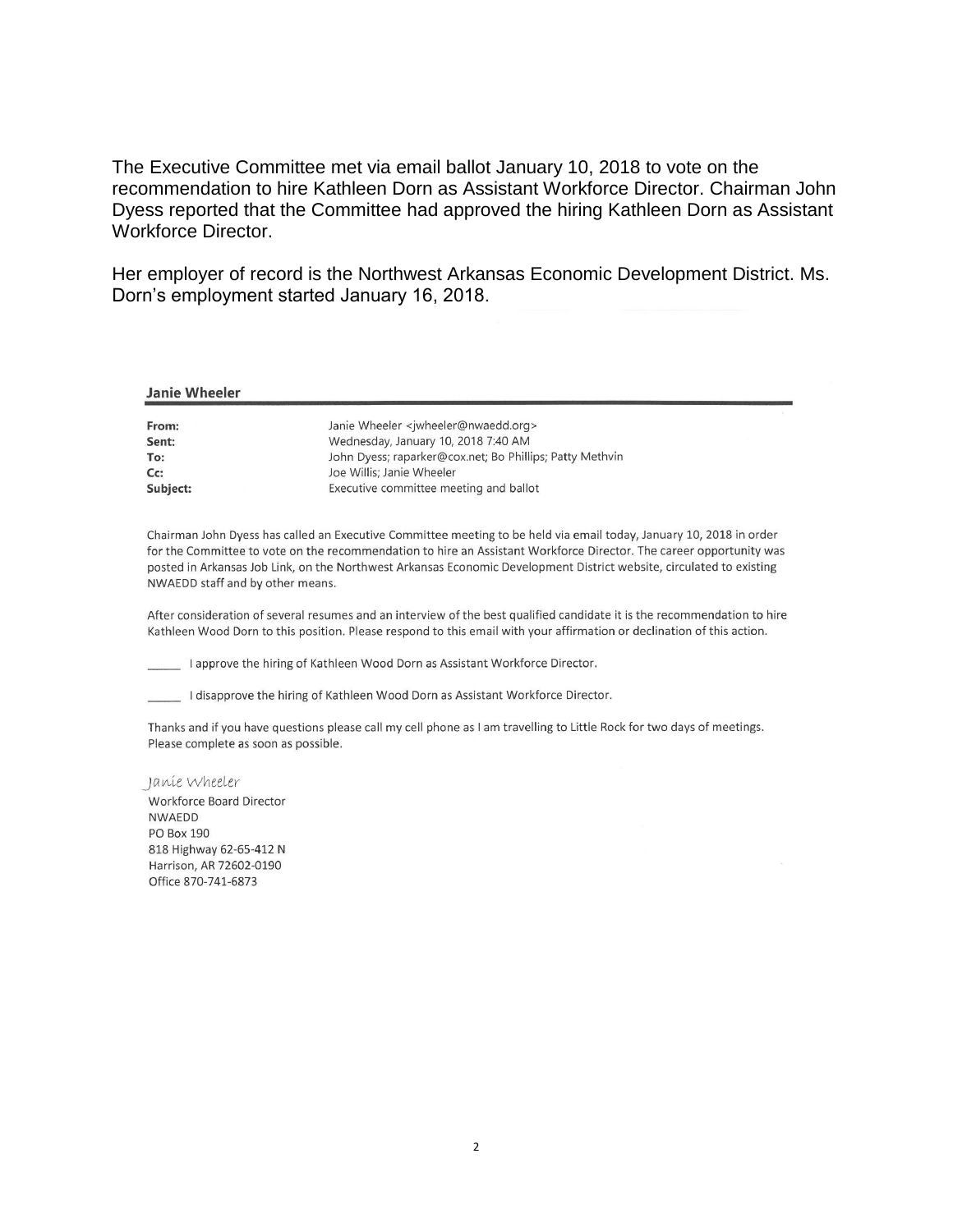National Association of Workforce Boards Forum 2018 Conference March 24-27, 2018 Washington, D.C.

Northwest Arkansas Workforce Development Board members who will represent the Local Board at the National Association of Workforce Boards Forum 2018 Conference in Washington, D.C. March 24 through March 27, 2018 are John 'Bo' Phillips and Ross Parker.

The current maximum Federal Room rate is \$253 per night plus tax. The room rate is \$301 per night plus tax at the Washington Hilton Hotel, the conference location.

Local Workforce Development Board approval is required to exceed the federal lodging per diem rate.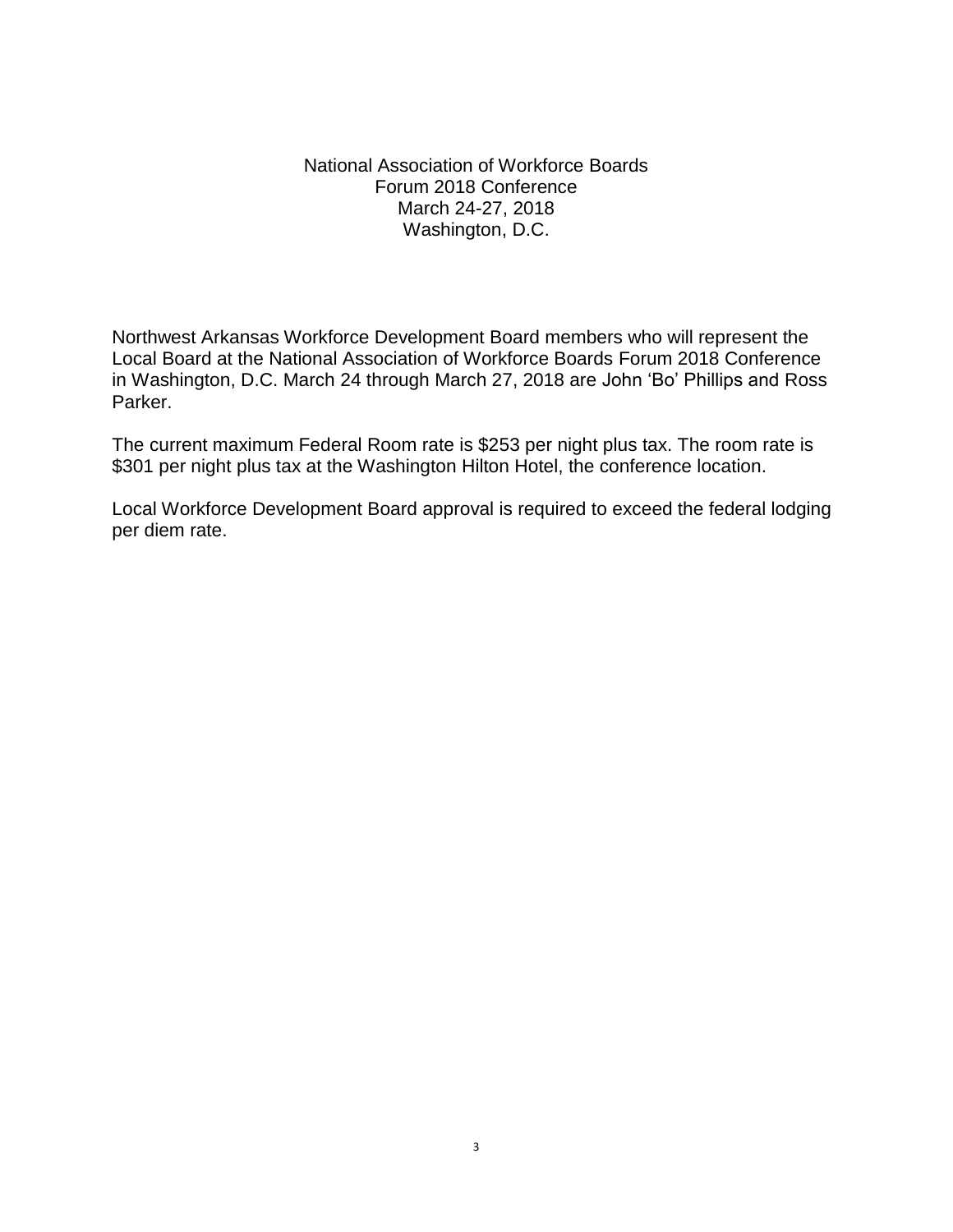#### **Policies/Guidelines for Consideration**

#### **Northwest Arkansas Workforce Development Board Grievance/Complaint Procedures**

The following appeal procedures apply to all grievances or complaints.

- All grievances must be filed with the Northwest Arkansas Workforce Development Board (NWAWDB) within one (1) year of the occurrence.
- Grievances or complaints should be filed in writing to the Chairman of the NWAWDB.
- Complaint's statement must include the following:
	- 1. The full name, address and telephone number of the person making the complaint.
	- 2. The full name and address of the person or entity against whom the complaint is made.
	- 3. A clear concise statement of the facts, including the important dates, constituting the alleged violation.
	- 4. The provisions ofthe Workforce Innovation &Opportunity Act(WIOA), Arkansas Law, regulations, a grant, or other agreement under WIOA Title I believed to have been violated.
	- 5. A statement disclosing whether proceedings involving the subject of the request, have been commenced or concluded before any federal, state, or local authority and if so, the date of the commencement or conclusion and the name and address of the authority.
- The Chairperson of the NWAWDB, or his/her designee, upon receipt will:
	- 1. Acknowledge the receiptofthe grievance or complaintto all parties by certified mail, return receipt requested. The acknowledgement of the receipt will:
		- Outline the steps to be taken to resolve the matter.
		- Notify all parties of the right to request a hearing.
		- Advise of attempt to reach an informal resolution.
		- Notify the Arkansas Workforce Development Board of the filing of the complaint.
	- 2. Willreview the grievance or complaint then send it before the Executive Committee, of the NWAWDB for investigation within 45 days of receipt.
- The Executive Committee will review the complaint and any supporting information or documentation and issue a written decision within 45 days. If requested, a hearing will be completed within those 45 days.

The following procedures will apply to a hearing:

- $\circ$  The hearing will be informal. Technical rules of evidence will not apply.
- o Hearsay evidence will be admissible at the discretion of the hearing examiner (normally the Executive Committee Chairperson).
- o Hearings will be held at a time and place determined by the Executive Committee Chairperson in agreement with the NWAWDB, after reasonable written notice has been sent to the parties and the witnesses.
- $\circ$  The party requesting the hearing will have the burden of establishing the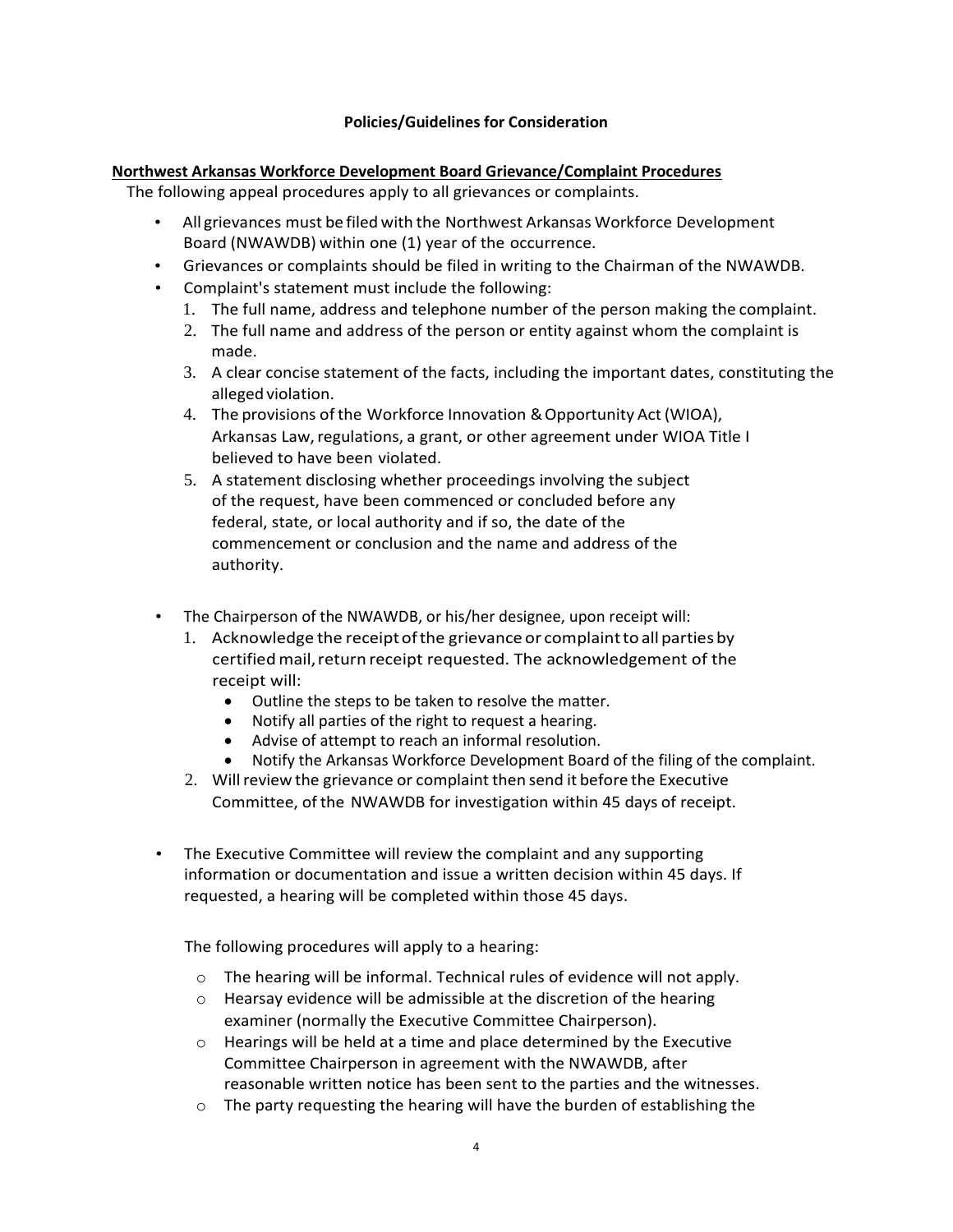facts and entitlement to the relief requested.

- o Either party may be represented by an attorney or other representative.
- o Either party may bring witnesses and documentary evidence.
- $\circ$  The Respondent will cooperate by making available any person under their control or employee to testify, if these persons are requested to testify by the complainant and to release requested documents relevant to the issue after the requesting party has established that such testimony/ documentation is relative and not cumulative.
- $\circ$  Either party or representative will have the opportunity to question any witness.
- o A verbatim record or tape recording may be made of the proceeding.
- $\circ$  The Executive Committee Chairperson or his/her designee will make a written decision after consultation with the NWAWDB.
- If a hearing is not requested, the Executive Committee Chairperson or his/her designee will conduct an administrative fact finding investigation, with the collaboration of the NWAWDB. The investigation will include:
	- 1. Opportunities for all parties to submit an in-depth position statement, including documentary supportive data and/or records.
	- 2. Access to and review of appropriate official records.
	- 3. Interview of principle parties and opportunity for all parties to offer rebuttal to information received.
	- 4. A written decision will be sent, by certified mail, return receipt requested and will contain the following:
		- o A statement assuring all steps, included in the grievance/complaint procedures, have been adhered to,
		- o Issues being decided,
		- o Statement of facts,
		- o Reason for decision,
		- o Remedies to be offered, if appropriate,
		- o Summary, and
		- o Advisement of the right to appeal the decision.
- A decision by the NWAWDB may be appealed to the Arkansas State Workforce Development Board. If the complaint is not resolved within the 45 days, by the NWAWDB, it will be referred to the Arkansas Workforce Development Board Equal Opportunity Manager for resolution.

All appeals must be sent by certified mail, return receipt request, to the address below.

Executive Director Arkansas Workforce Development Board P.O. Box 2981 Little Rock, AR 72203-2981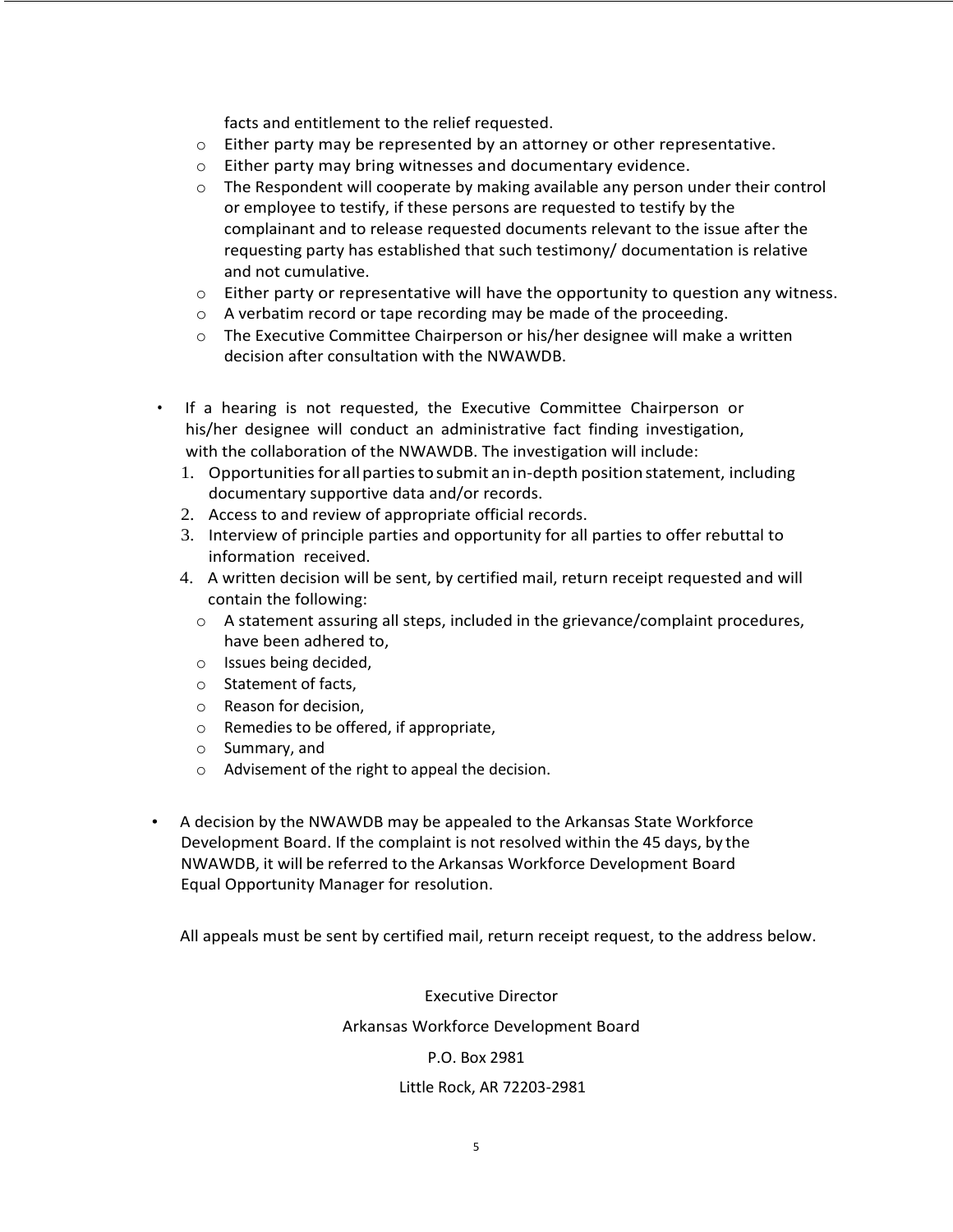#### **Title I Program Grievance and Complaint Procedure**

This procedure is to be used for non-Equal Opportunity (EO) issues. If a customer has an EO issue they should be directed to put their complaint in writing to the, EO Officer for WIOA Title I.

#### The procedure is as follows:

When a WIOA Title I Customer has a non-EO complaint that cannot be resolved by the Staff then they should do the following:

- 1. The Participant should give the Office Supervisor a written memo stating their complaint including their name and phone number.
- 2. Within 5 working days the Supervisor will contact the Participant to talk with them and schedule an appointment for a meeting.
- 3. Within 5 working days after talking with the Participant, the Supervisor will give the Participant a written response to the complaint and include in the response the next step they should take if they are still not satisfied with the response.
- 4. The next step would be for them to request to have their complaint heard by the NWAEDD, Executive Director. After he/she receives the request they have 5 working days to contact the Participant to talk with them and schedule an appointment for them to come in, if the Participant so desires.
- 5. Within 5 working days after talking with the Participant, the Executive Director will give a written response to the complaint and include in the response the next step they should take if they are still not satisfied with the response.
- 6. If the customer so desires they will be referred to the LWDB staff for guidance on their complaint procedures.

#### **Co-enrollment and Co-funding**

WIOA Title 1-B Adult, Dislocated Worker, and Youth participants should be referred to and co-enrolled (or co-funded) with these services and other available services as appropriate. In addition local boards must ensure that services are not duplicated for individuals in multiple programs.

The NWAWDB encourages staff to co-enroll participants with other programs to maximum the use of WIOA Title I funds, when such enrollment is beneficial to the success of the participants. Career Advisors will coordinate and communicate with other agencies to ensure there is no duplication of services.

#### **Policy for Setting Policies and Procedures**

The Northwest Workforce Development Board has approved Policies and Guidelines for the Northwest Arkansas Workforce Area's Workforce Innovation and Opportunity Act as required by the federal and State laws and regulations at the Board's quarterly meetings. Occasionally we have a need to develop a policy or procedure that had not previously been considered.

Staff requests the following be adopted by the Board to expedite the process:

- Board staff, in consultation with subject matter experts such as program and financial staff, develop and utilize an interim policy that will be presented to the Board for approval at the next meeting for approval;
- For program operation processes and procedures, develop the necessary information/document(s) needed and implement. These would not need Board approval at the next meeting.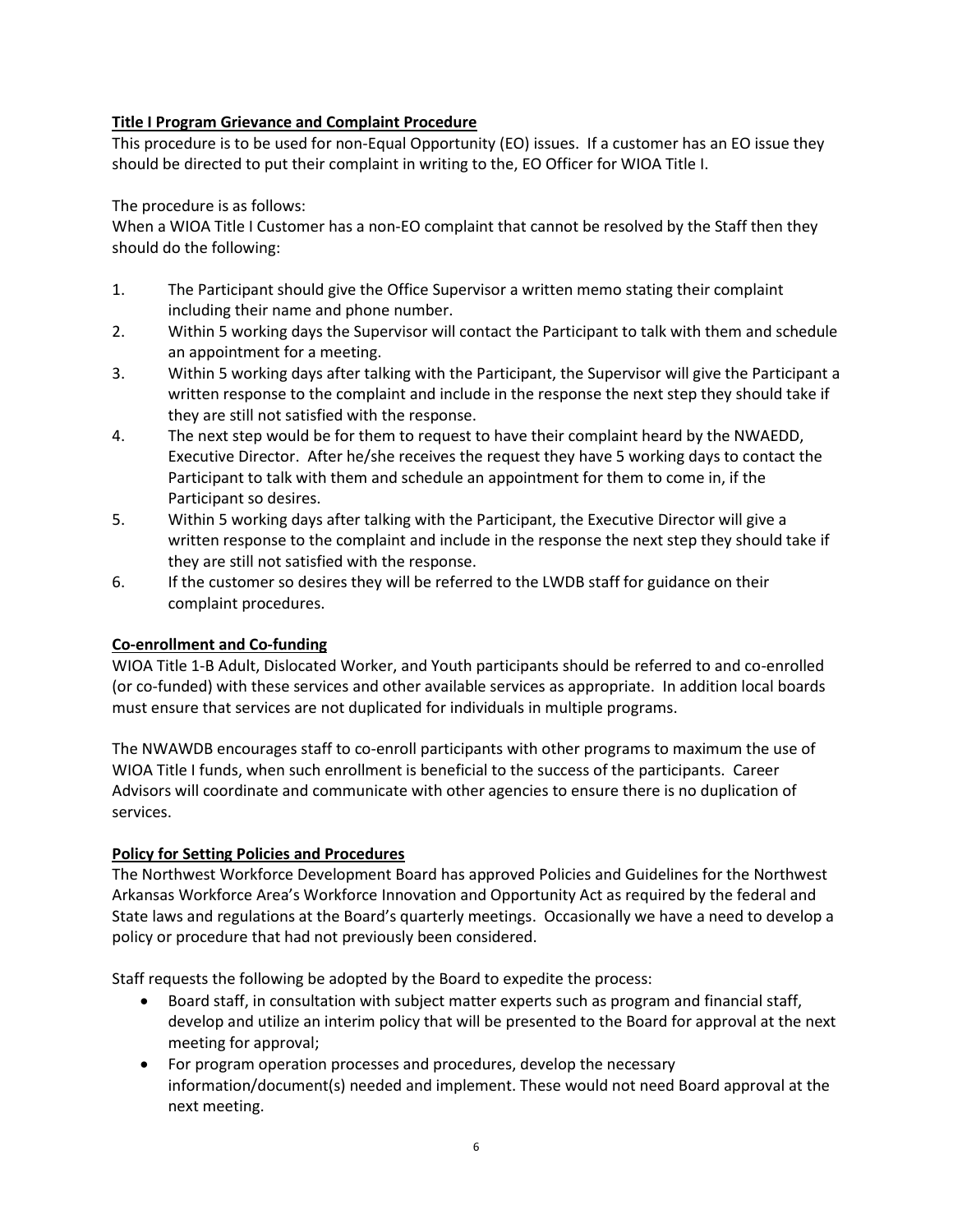| All Offices |                         |                    |                |                |                             |                |                  | Calendar 2017  |           |             |                |              |              |                                   |                                        |              |                                      |
|-------------|-------------------------|--------------------|----------------|----------------|-----------------------------|----------------|------------------|----------------|-----------|-------------|----------------|--------------|--------------|-----------------------------------|----------------------------------------|--------------|--------------------------------------|
|             |                         |                    |                |                | <b>WIOA Resource Center</b> |                |                  |                |           | <b>WIOA</b> |                |              |              | <b>DWS</b>                        |                                        |              |                                      |
| Month       | Resource<br>Room Visits | Copier/<br>Printer | Fax            | Phone          | Job Search                  | Resume<br>Prep | Assess-<br>ments | Tutorials      | Other     | <b>WIOA</b> | Job<br>Service | <b>TANF</b>  | UI           | Key Train<br>Assess.<br>Completed | Work Keys/<br><b>CRCs</b><br>Completed | cTORQ        | Employer<br>Contacts                 |
| January     | 1,904                   | 323                | 145            | 33             | 1,139                       | 402            | 13               | 20             | 445       | 623         | 1,975          | 148          | 3,164        | 41                                | 31                                     | 149          | 9                                    |
| February    | 1,376                   | 236                | 115            | 31             | 869                         | 314            | 51               | 38             | 277       | 547         | 1,425          | 160          | 2,086        | 48                                | 42                                     | 103          | 75                                   |
| March       | 1,541                   | 198                | 109            | 46             | 905                         | 206            | 18               | 44             | 307       | 765         | 1,623          | 156          | 2,508        | 63                                | 29                                     | 79           | 24                                   |
| April       | 1,425                   | 206                | 84             | 11             | 935                         | 102            | $\overline{7}$   | 21             | 209       | 585         | 1,388          | 151          | 2,067        | 85                                | 32                                     | 109          | 14                                   |
| May         | 1,359                   | 168                | 72             | 26             | 816                         | 133            | 8                | 21             | 308       | 562         | 995            | 141          | 2,114        | 91                                | 27                                     | 70           | 21                                   |
| June        | 1,217                   | 197                | 91             | 20             | 824                         | 133            | 6                | 45             | 179       | 469         | 1,629          | 183          | 2,063        | 111                               | 23                                     | 279          | 17                                   |
| July        | 1,297                   | 148                | 105            | 24             | 758                         | 104            | 10               | 40             | 272       | 572         | 2,072          | 187          | 2,231        | 82                                | 21                                     | 189          | 14                                   |
| August      | 1,295                   | 158                | 83             | 11             | 758                         | 176            | $\overline{7}$   | 64             | 265       | 710         | 1,288          | 157          | 1,930        | 86                                | 12                                     | 146          | 12                                   |
| September   | 1,019                   | 153                | 75             | 3              | 528                         | 123            | 8                | 47             | 273       | 642         | 1,048          | 106          | 1,722        | 79                                | 27                                     | 171          | 20                                   |
| October     | 995                     | 131                | 57             | $\overline{7}$ | 580                         | 81             | 9                | 29             | 241       | 613         | 805            | 128          | 1,892        | 55                                | 22                                     | 130          | 8                                    |
| November    | 765                     | 100                | 47             | $\overline{2}$ | 446                         | 94             | $\overline{2}$   | 60             | 191       | 535         | 1,013          | 91           | 2,020        | 21                                | 18                                     | 92           | 11                                   |
| December    | 688                     | 56                 | 24             | 19             | 330                         | 35             | 3                | $\overline{1}$ | 174       | 453         | 891            | 55           | 2,459        | 34                                | 18                                     | 132          | 5                                    |
| Total       | 14,881                  | 2,074              | 1,007          | 233            | 8,888                       | 1,903          | 142              | 430            | 3,141     | 7,076       | 16,152         | 1,663        | 26,256       | 796                               | 302                                    | 1,649        | 230                                  |
|             |                         |                    |                |                |                             |                |                  |                |           |             |                |              |              |                                   |                                        |              |                                      |
|             |                         |                    |                |                |                             |                |                  |                |           |             |                |              |              |                                   |                                        |              |                                      |
| Harrison    |                         |                    |                |                |                             |                |                  | Calendar 2017  |           |             |                |              |              |                                   |                                        |              |                                      |
|             |                         |                    |                |                |                             |                |                  |                |           |             |                |              |              |                                   |                                        |              |                                      |
|             |                         |                    |                |                | <b>WIOA Resource Center</b> |                |                  |                |           |             |                |              |              |                                   |                                        |              |                                      |
|             |                         |                    |                |                |                             |                |                  |                |           | <b>WIOA</b> |                |              |              | <b>DWS</b>                        |                                        |              |                                      |
| Month       | Resource<br>Room Visits | Copier/<br>Printer | Fax            | Phone          | Job Search                  | Resume<br>Prep | Assess-<br>ments | Tutorials      | Other     | <b>WIOA</b> | Job<br>Service | <b>TANF</b>  | UI           | Key Train<br>Assess.<br>Completed | Work Keys/<br><b>CRCs</b><br>Completed | cTORQ        | Employer<br>Contacts                 |
| January     | 203                     | 12                 | 16             |                | 49                          | 14             |                  |                | 122       | 183         | 362            | 27           | 464          | 3                                 | 5                                      | 135          |                                      |
| February    | 127                     | 6                  | 8              |                | 50                          | 11             | $\overline{2}$   |                | 57        | 124         | 231            | 29           | 270          | $\overline{1}$                    |                                        | 70           |                                      |
| March       | 158                     | 15                 | 13             |                | 57                          | 21             |                  |                | 66        | 150         | 225            | 36           | 230          |                                   |                                        | 56           | $\overline{7}$<br>$\mathbf{3}$<br>18 |
| April       | 106                     | 13                 | 12             |                | 35                          | $\,$ 5 $\,$    |                  |                | 51        | 138         | 294            | 33           | 286          |                                   | 6                                      | 83           |                                      |
| May         | 165                     | 11                 | 16             |                | 43                          | 9              |                  |                | 96        | 147         | 198            | 18           | 179          |                                   |                                        | 49           |                                      |
| June        | 111                     | 8                  | 11             | 3              | 46                          | 14             |                  |                | 36        | 112         | 775            | 31           | 149          |                                   |                                        | 259          | 9<br>$\bf{8}$                        |
| July        | 142                     | 10                 | 8              |                | 46                          | 13             |                  |                | 74        | 159         | 1,295          | 40           | 277          | $\overline{2}$                    |                                        | 175          |                                      |
| August      | 134                     | 6                  | $\overline{4}$ |                | 45                          | 16             |                  |                | 72        | 126         | 378            | $\mathbf{1}$ | 218          | $\overline{2}$                    | $\overline{1}$                         | 81           |                                      |
| September   | 98                      |                    |                |                |                             |                |                  |                | 98        | 108         | 360            | 8            | 327          |                                   |                                        | 82           |                                      |
| October     | 103                     |                    |                |                |                             |                |                  |                | 103       | 94          | 265            | 22           | 278          |                                   | $\overline{1}$                         | 86           |                                      |
| November    | 59                      |                    |                |                |                             |                |                  |                | 59        | 53          | 342            | 12           | 266          |                                   |                                        | 79           |                                      |
| December    | 59<br>1.465             |                    | 88             |                | 371                         |                | $\mathbf{2}$     |                | 59<br>893 | 77<br>1.471 | 520<br>5.245   | 257          | 350<br>3.294 |                                   |                                        | 127<br>1.282 | 45                                   |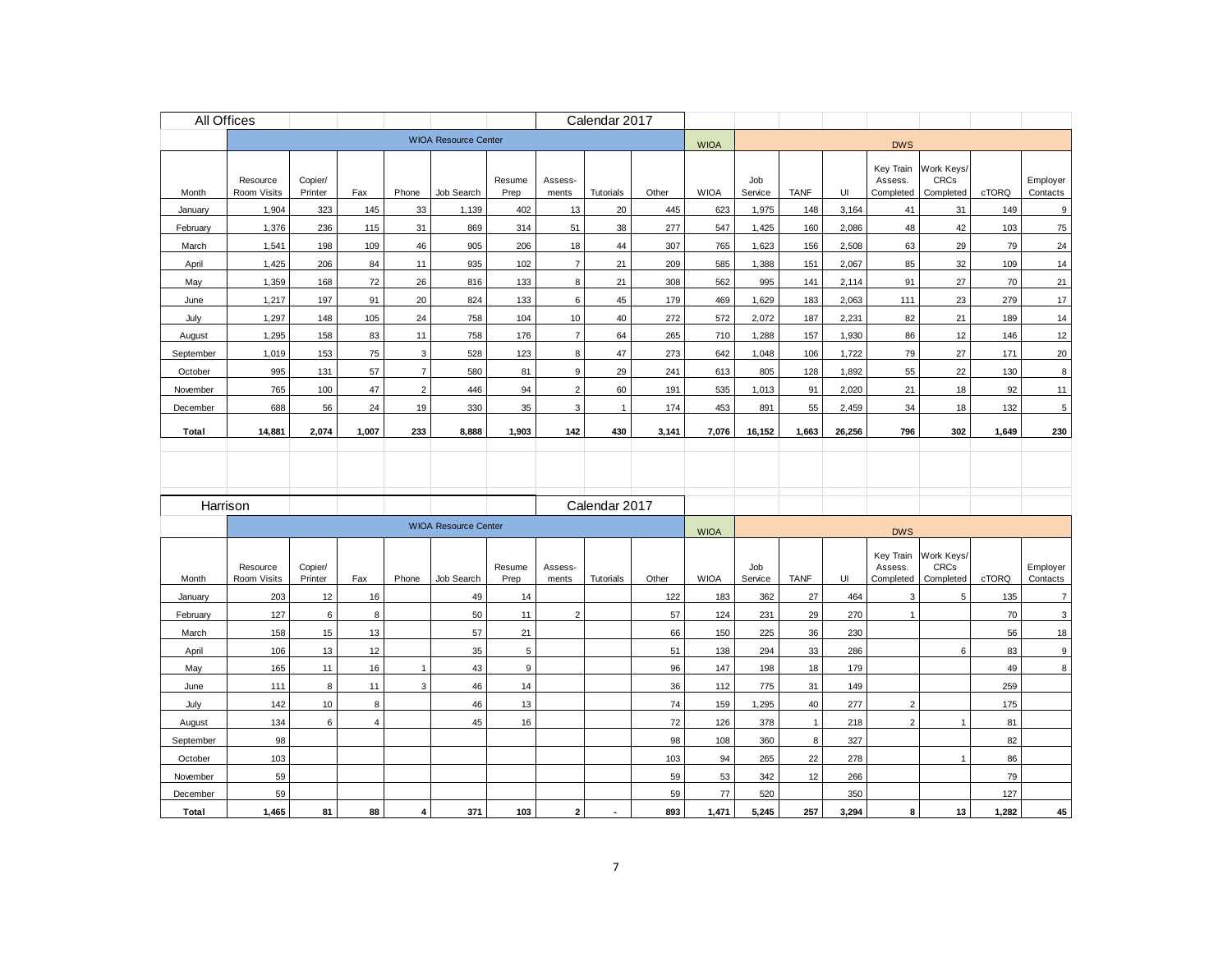|                          | Mtn. Home               |                    |           |                      |                             |                |                          | Calendar 2017  |              |                            |                |             |              |                                                 |                                        |                |                      |
|--------------------------|-------------------------|--------------------|-----------|----------------------|-----------------------------|----------------|--------------------------|----------------|--------------|----------------------------|----------------|-------------|--------------|-------------------------------------------------|----------------------------------------|----------------|----------------------|
|                          |                         |                    |           |                      | <b>WIOA Resource Center</b> |                |                          |                |              | <b>WIOA</b>                |                |             |              | <b>DWS</b>                                      |                                        |                |                      |
| Month                    | Resource<br>Room Visits | Copier/<br>Printer | Fax       | Phone                | Job Search                  | Resume<br>Prep | Assess-<br>ments         | Tutorials      | Other        | <b>WIOA</b>                | Job<br>Service | <b>TANF</b> | UI           | Key Train<br>Assess.<br>Completed               | Work Keys/<br><b>CRCs</b><br>Completed | cTORQ          | Employer<br>Contacts |
| January                  | 212                     | 46                 | 24        | 3                    | 63                          | 40             | 5                        | -1             | 24           | 127                        | 711            | 19          | 570          | 22                                              | 13                                     | $\overline{2}$ | $\overline{2}$       |
| February                 | 168                     | 47                 | 20        | 10                   | 53                          | 17             |                          |                | 22           | 92                         | 549            | 24          | 414          | 28                                              | 27                                     | $\overline{7}$ | $\mathbf{1}$         |
| March                    | 164                     | 49                 | 18        | $\overline{7}$       | 38                          | 18             | $\overline{2}$           |                | 22           | 123                        | 636            | 23          | 459          | 16                                              | 18                                     | 5              | $\mathbf{1}$         |
| April                    | 126                     | 35                 | 13        | $\overline{4}$       | 30                          | 14             |                          |                | 16           | 114                        | 424            | 27          | 320          | 14                                              | 20                                     | 14             | $\mathsf 3$          |
| May                      | 118                     | 28                 | 10        | $\overline{4}$       | 28                          | 8              |                          |                | 8            | 110                        | 221            | 35          | 227          | 19                                              | 18                                     | $\overline{7}$ | 8                    |
| June                     | 104                     | 23                 | 21        | $\overline{2}$       | 23                          | 9              | $\overline{\phantom{a}}$ |                | 17           | 127                        | 266            | 32          | 271          | 18                                              | 14                                     | 5              | 13                   |
| July                     | 112                     | 28                 | 23        |                      | 14                          | 10             |                          |                | 28           | 131                        | 194            | 26          | 267          | 19                                              | 16                                     | $10$           | 8                    |
| August                   | 194                     | 23                 | 19        | $\overline{1}$       | 41                          | 12             |                          | $\overline{1}$ | 68           | 152                        | 344            | 18          | 268          | 8                                               | $\overline{7}$                         | 35             | 8                    |
| September                | 134                     | 33                 | 11        | $\overline{1}$       | 32                          | 26             |                          |                | 44           | 165                        | 264            | 16          | 215          | 19                                              | 15                                     | 76             | 12                   |
| October                  | 114                     | 21                 | 9         |                      | 41                          | 11             |                          |                | 44           | 101                        | 194            | 16          | 201          | 16                                              | 15                                     | 37             | $\overline{2}$       |
| November                 | 111                     | 23                 | 10        | $\overline{2}$       | 37                          | 5              |                          |                | 33           | 96                         | 255            | 16          | 223          | 16                                              | 15                                     | $\overline{4}$ | 8                    |
| December                 | 8                       | $\mathbf{1}$       |           |                      | $\mathbf{1}$                |                |                          |                | $\mathbf{1}$ | 19                         | 56             | 5           | 67           | 6                                               | $\mathsf 3$                            | $\overline{2}$ |                      |
| <b>Total</b>             | 1,565                   | 357                | 178       | 34                   | 401                         | 170            | $\overline{7}$           | $\overline{2}$ | 327          | 1,357                      | 4,114          | 257         | 3,502        | 201                                             | 181                                    | 204            | 66                   |
|                          |                         |                    |           |                      |                             |                |                          |                |              |                            |                |             |              |                                                 |                                        |                |                      |
| Fayetteville             |                         |                    |           |                      |                             |                |                          | Calendar 2017  |              |                            |                |             |              |                                                 |                                        |                |                      |
|                          |                         |                    |           |                      |                             |                |                          |                |              |                            |                |             |              |                                                 |                                        |                |                      |
|                          |                         |                    |           |                      | <b>WIOA Resource Center</b> |                |                          |                |              |                            |                |             |              |                                                 |                                        |                |                      |
| Month                    | Resource<br>Room Visits | Copier/<br>Printer | Fax       | Phone                | Job Search                  | Resume<br>Prep | Assess-<br>ments         | Tutorials      | Other        | <b>WIOA</b><br><b>WIOA</b> | Job<br>Service | <b>TANF</b> | UI           | <b>DWS</b><br>Key Train<br>Assess.<br>Completed | Work Keys/<br><b>CRCs</b><br>Completed | cTORQ          | Employer<br>Contacts |
| January                  | 519                     | 153                | 55        |                      | 335                         | 259            | $\overline{4}$           | 6              | 138          | 162                        | 535            | 12          | 813          |                                                 |                                        |                |                      |
| February                 | 448                     | 122                | 49        | 9                    | 298                         | 191            | 38                       | $\overline{2}$ | 120          | 156                        | 389            | 18          | 492          | $\overline{4}$                                  |                                        | 14             | 64                   |
| March                    | 490                     | 54                 | 39        | $\overline{2}$       | 315                         | 74             | 6                        | 6              | 91           | 242                        | 424            | 24          | 645          |                                                 |                                        |                |                      |
| April                    | 505                     | 89                 | 27        | $\mathbf{1}$         | 365                         | 52             | $\overline{4}$           | $\overline{4}$ | 58           | 148                        | 358            | 59          | 525          | ÷,                                              | $\overline{\phantom{a}}$               | ÷,             | $\sim$               |
| May                      | 369                     | 75                 | 30        | 8                    | 229                         | 64             | 6                        | 14             | 105          | 205                        | 348            | 49          | 762          | $\overline{a}$                                  | $\sim$                                 | $\overline{7}$ | $\sim$               |
| June                     | 244                     | 123                | 36        | 9                    | 162                         | 49             | $\mathbf{1}$             | 12             | 37           | 194                        | 307            | 68          | 639          |                                                 |                                        | 11             |                      |
| July                     | 284                     | 70                 | $37\,$    | 17                   | 145                         | 44             | $\mathbf{1}$             | 9              | 47           | 259                        | 328            | 60          | 618          |                                                 |                                        | $\mathbf{1}$   |                      |
| August                   | 235                     | 65                 | 29        | 8                    | 118                         | 34             | $\overline{2}$           | 8              | 45           | 325                        | 273            | 83          | 483          | 11                                              |                                        | 26             |                      |
| September                | 164                     | 67                 | 36        | $\overline{2}$       | 90                          | 34             | $\overline{4}$           | $\mathbf{1}$   | 8            | 231                        | 229            | 45          | 287          | 13                                              |                                        | 9              |                      |
| October                  | 79                      | 49                 | 12        | 5                    | 23                          | 12             | $\overline{1}$           |                |              | 235                        | 106            | 61          | 468          | 16                                              |                                        | $\overline{4}$ |                      |
| November                 | 42                      | 22                 | 13        |                      | $\overline{7}$              | $\mathbf{1}$   | $\mathbf{1}$             |                | $\mathbf{1}$ | 210                        | 226            | 45          | 578          | $\overline{1}$                                  |                                        |                |                      |
| December<br><b>Total</b> | 38<br>3,417             | 21<br>910          | 12<br>375 | $\overline{2}$<br>63 | $\overline{2}$<br>2,089     | 6<br>820       | 68                       | 62             | 650          | 186<br>2,553               | 189<br>3,712   | 24<br>548   | 632<br>6,942 | 45                                              |                                        | 72             | 64                   |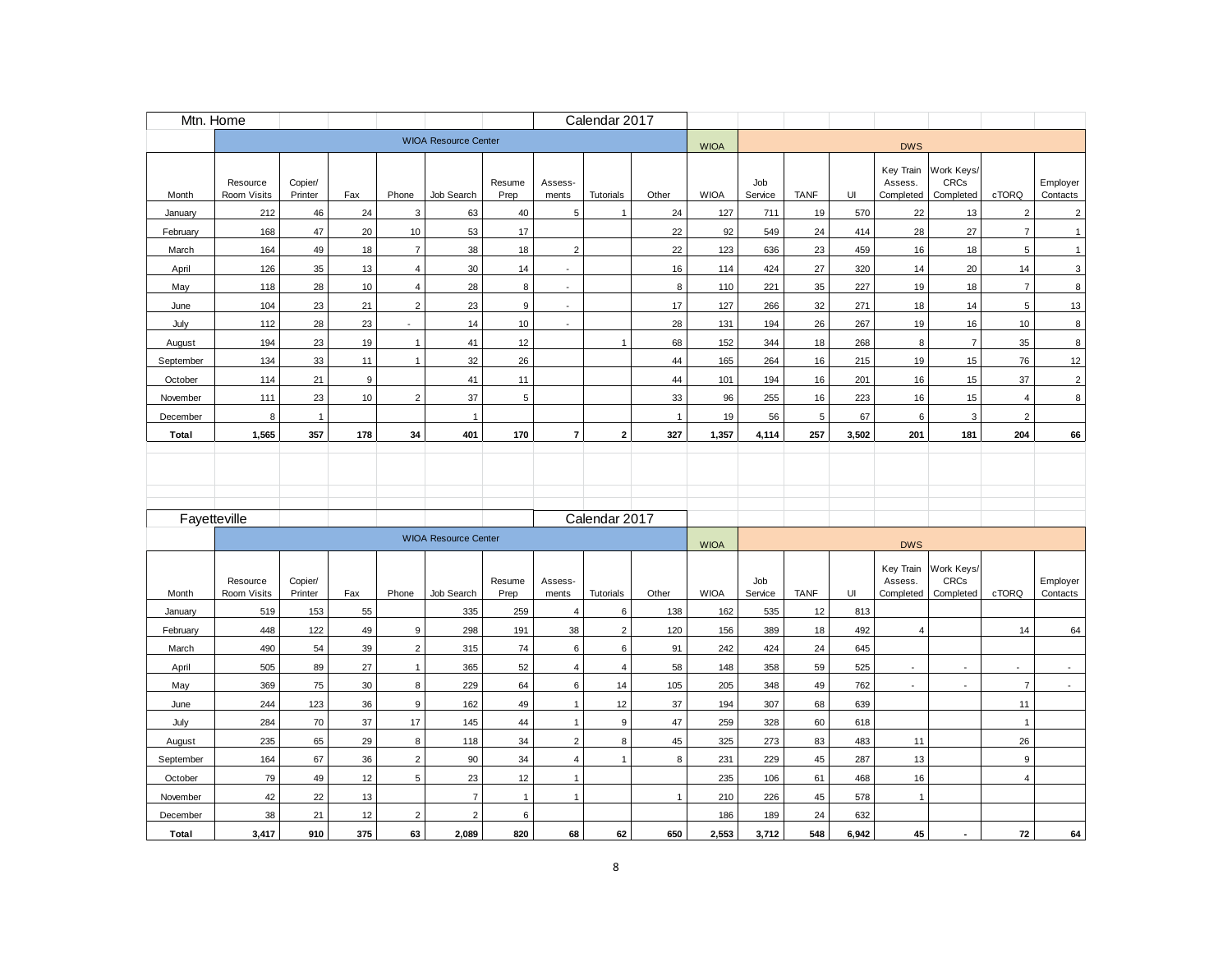| Rogers         |                             |                    |                |                |                             |                |                  | Calendar 2017    |       |                |                |                |       |                                   |                                        |                         |                      |
|----------------|-----------------------------|--------------------|----------------|----------------|-----------------------------|----------------|------------------|------------------|-------|----------------|----------------|----------------|-------|-----------------------------------|----------------------------------------|-------------------------|----------------------|
|                | <b>WIOA Resource Center</b> |                    |                |                |                             |                |                  | <b>WIOA</b>      |       |                |                | <b>DWS</b>     |       |                                   |                                        |                         |                      |
| Month          | Resource<br>Room Visits     | Copier/<br>Printer | Fax            | Phone          | Job Search                  | Resume<br>Prep | Assess-<br>ments | Tutorials        | Other | <b>WIOA</b>    | Job<br>Service | <b>TANF</b>    | UI    | Key Train<br>Assess.<br>Completed | Work Keys/<br><b>CRCs</b><br>Completed | cTORQ                   | Employer<br>Contacts |
| January        | 548                         | 48                 | 9              | 5              | 457                         | 37             | $\overline{4}$   |                  | 49    | 12             | 248            | 84             | 1,020 | $16\,$                            | 13                                     | $\,$ 5 $\,$             |                      |
| February       | 358                         | 30                 | $\overline{2}$ | 3              | 303                         | 26             | 6                |                  | 16    | 74             | 149            | 89             | 742   | 14                                | 15                                     | 9                       | $\overline{7}$       |
| March          | 361                         | 39                 | $\overline{4}$ | $\overline{4}$ | 295                         | 31             | $\overline{7}$   | $\boldsymbol{2}$ | 14    | 115            | 220            | 71             | 979   | 47                                | 11                                     | 16                      | 5                    |
| April          | 411                         | 47                 | 13             | $\mathbf{1}$   | 351                         | 16             | $\mathbf{1}$     | $\overline{1}$   | 14    | 84             | 217            | 32             | 805   | 71                                | 6                                      | 11                      | $\sqrt{2}$           |
| May            | 463                         | 33                 | 15             | 10             | 381                         | 32             | $\overline{1}$   |                  | 30    | 92             | 192            | 39             | 753   | 72                                | 9                                      | $\overline{7}$          | 5                    |
| June           | 479                         | 27                 | 10             | $\overline{1}$ | 426                         | 30             | 5                |                  | 15    | $\overline{7}$ | 216            | 52             | 815   | 92                                | 9                                      | $\overline{4}$          | $\overline{4}$       |
| July           | 465                         | 23                 | 15             | 3              | 397                         | 22             | $\overline{7}$   |                  | 41    | $\,6\,$        | 194            | 61             | 861   | 61                                | 5                                      | 3                       | 6                    |
| August         | 437                         | 42                 | 8              |                | 385                         | 31             | 3                |                  | 15    | $10$           | 180            | 55             | 772   | 65                                | $\overline{4}$                         | $\overline{4}$          | $\overline{4}$       |
| September      | 288                         | 41                 | 8              |                | 228                         | 17             | 3                | $\overline{2}$   | 16    | $\overline{4}$ | 99             | 35             | 715   | 44                                | 12                                     | $\overline{\mathbf{4}}$ | 6                    |
| October        | 410                         | 37                 | 13             |                | 346                         | 19             | $\overline{4}$   |                  | 17    | 53             | 172            | 29             | 709   | 23                                | 6                                      | 3                       | 6                    |
| November       | 305                         | 34                 | 8              |                | 233                         | 25             | $\mathbf{1}$     | $\overline{1}$   | 23    | 93             | 98             | 18             | 685   | $\overline{4}$                    | 3                                      | $\mathsf g$             | 3                    |
| December       | 324                         | 25                 | 6              | 17             | 266                         | 17             | $\overline{2}$   |                  | 23    | 62             | 126            | 26             | 1,108 | 28                                | 15                                     | 3                       | $\,$ 5 $\,$          |
| Total          | 4,849                       | 426                | 111            | 44             | 4,068                       | 303            | 44               | 6                | 273   | 612            | 2,111          | 591            | 9,964 | 537                               | 108                                    | 78                      | 53                   |
|                |                             |                    |                |                |                             |                |                  |                  |       |                |                |                |       |                                   |                                        |                         |                      |
|                |                             |                    |                |                |                             |                |                  |                  |       |                |                |                |       |                                   |                                        |                         |                      |
|                |                             |                    |                |                |                             |                |                  |                  |       |                |                |                |       |                                   |                                        |                         |                      |
| Siloam Springs |                             |                    |                |                |                             |                |                  | Calendar 2017    |       |                |                |                |       |                                   |                                        |                         |                      |
|                |                             |                    |                |                | <b>WIOA Resource Center</b> |                |                  |                  |       | <b>WIOA</b>    |                |                |       | <b>DWS</b>                        |                                        |                         |                      |
|                |                             |                    |                |                |                             |                |                  |                  |       |                |                |                |       | Key Train                         | Work Keys/                             |                         |                      |
| Month          | Resource<br>Room Visits     | Copier/<br>Printer | Fax            | Phone          | Job Search                  | Resume<br>Prep | Assess-<br>ments | Tutorials        | Other | <b>WIOA</b>    | Job<br>Service | <b>TANF</b>    | UI    | Assess.<br>Completed              | <b>CRCs</b><br>Completed               | cTORQ                   | Employer<br>Contacts |
| January        | 422                         | 64                 | 41             | 25             | 235                         | 52             |                  | 13               | 112   | 139            | 119            | 6              | 297   |                                   |                                        | $\overline{7}$          |                      |
| February       | 275                         | 31                 | 36             | 9              | 165                         | 69             | 5                | 36               | 62    | 101            | 107            |                | 168   | $\overline{1}$                    |                                        | 3                       |                      |
| March          | 368                         | 41                 | 35             | 33             | 200                         | 62             | 3                | 36               | 114   | 135            | 118            | $\overline{2}$ | 195   |                                   |                                        | $\overline{2}$          |                      |
| April          | 277                         | 22                 | 19             | $\overline{5}$ | 154                         | 15             | $\overline{2}$   | 16               | 70    | 101            | 95             | $\sim$         | 131   |                                   |                                        | $\mathbf{1}$            |                      |
| May            | 244                         | 21                 | $\overline{1}$ | 3              | 135                         | 20             | $\mathbf{1}$     | $\overline{7}$   | 69    | 8              | 36             | $\sim$         | 193   |                                   |                                        |                         |                      |
| June           | 279                         | 16                 | 13             | 5              | 167                         | 31             |                  | 33               | 74    | 29             | 65             | $\overline{a}$ | 189   | $\overline{1}$                    |                                        |                         |                      |
| July           | 294                         | 17                 | 22             | $\overline{4}$ | 156                         | 15             | $\overline{2}$   | 31               | 82    | 17             | 61             |                | 208   |                                   |                                        |                         |                      |
| August         | 295                         | 22                 | 23             | $\overline{2}$ | 169                         | 83             | $\overline{2}$   | 55               | 65    | 97             | 113            |                | 189   |                                   |                                        |                         |                      |
| September      | 335                         | 12                 | 20             |                | 178                         | 46             | $\mathbf{1}$     | 44               | 107   | 134            | 96             | $\overline{2}$ | 178   | 3                                 |                                        |                         | $\sqrt{2}$           |
| October        | 289                         | 24                 | 23             | $\overline{2}$ | 170                         | 39             | $\overline{4}$   | 29               | 77    | 130            | 68             |                | 236   |                                   |                                        |                         |                      |
| November       | 248                         | 21                 | 16             |                | 169                         | 63             |                  | 59               | 75    | 83             | 92             |                | 268   |                                   |                                        |                         |                      |
| December       | 259                         | 9                  | 6              |                | 61                          | 12             | $\overline{1}$   | $\overline{1}$   | 91    | 109            |                |                | 302   |                                   |                                        |                         |                      |
| Total          | 3,585                       | 300                | 255            | 88             | 1.959                       | 507            | 21               | 360              | 998   | 1.083          | 970            | 10             | 2.554 | 5                                 | $\blacksquare$                         | 13                      | $\mathbf{2}$         |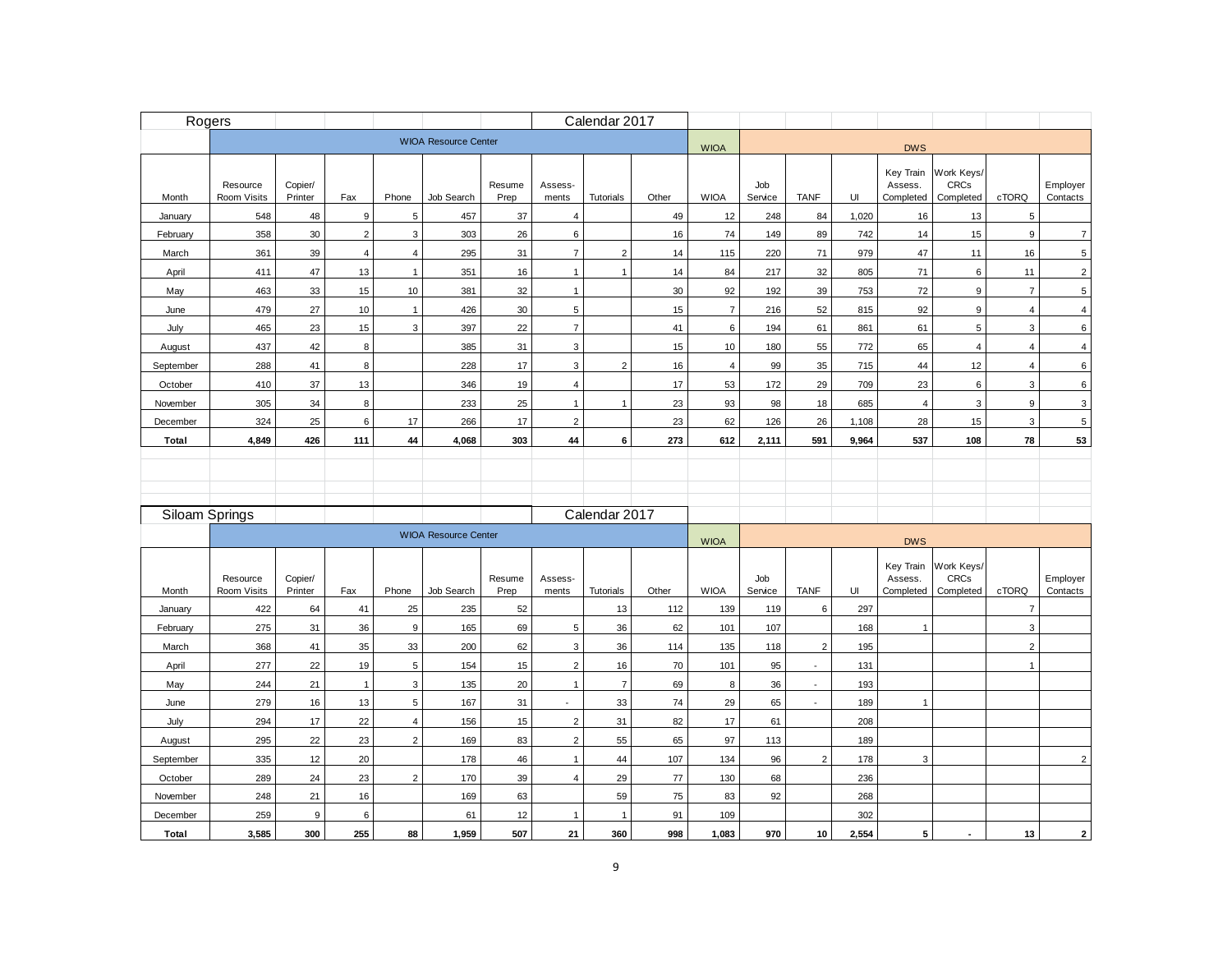|                                          |       |                | WIOA Title 1 CUSTOMER REPORT as of January 31, 2018 |                                |
|------------------------------------------|-------|----------------|-----------------------------------------------------|--------------------------------|
| <b>All Offices</b>                       |       | <b>Active</b>  | <b>Follow-Up</b>                                    | <b>Total</b>                   |
| Adult                                    |       | 164'           | 106                                                 | 270                            |
| <b>Dislocated Worker</b>                 |       | 44             | 11                                                  | 55                             |
| Out-of-School Youth                      |       | 80             | 58                                                  | 138                            |
| In-School Youth                          |       | 42             | 26                                                  | 68                             |
| <b>NEG - AR 27</b>                       |       | 0              | 91                                                  | 91                             |
| <b>NEG - AR 28</b>                       |       | 0              | 118                                                 | 118                            |
| <b>NEG - AR 29</b>                       |       | 64             | 7                                                   | 71                             |
|                                          | Total | 394            | 417                                                 | 811                            |
| <b>Harrison Office</b>                   |       | <b>Active</b>  | <b>Follow-Up</b>                                    | <b>Total</b>                   |
| Adult                                    |       | 46             | 33                                                  | 79                             |
| <b>Dislocated Worker</b>                 |       | $\overline{7}$ | 0                                                   | $\overline{7}$                 |
| Out-of-School Youth                      |       | 29             | 35                                                  | 64                             |
| In-School Youth                          |       | 17             | 15                                                  | 32                             |
| <b>NEG - AR 27</b>                       |       | 0              | 43                                                  | 43                             |
| <b>NEG - AR 28</b>                       |       | 0              | 83                                                  | 83                             |
| <b>NEG - AR 29</b>                       |       | 36             | 4                                                   | 40                             |
|                                          | Total | 135            | 213                                                 | 348                            |
| <b>Mountain Home Office</b>              |       | <b>Active</b>  | <b>Follow-Up</b>                                    | <b>Total</b>                   |
| Adult                                    |       | 48             | 28                                                  | 76                             |
| <b>Dislocated Worker</b>                 |       | 10             | 3                                                   | 13                             |
| Out-of-School Youth                      |       | 9              | 6                                                   | 15                             |
| In-School Youth                          |       | 8              | 5                                                   | 13                             |
| <b>NEG - AR 27</b>                       |       | 0              | 39                                                  | 39                             |
| <b>NEG - AR 28</b>                       |       | $\mathbf 0$    | 24                                                  | 24                             |
| <b>NEG - AR 29</b>                       |       | 14             | $\overline{2}$                                      | 16                             |
|                                          | Total |                |                                                     |                                |
|                                          |       | 89             | 107                                                 | 196                            |
| <b>Rogers Office</b>                     |       | <b>Active</b>  | <b>Follow-Up</b>                                    | <b>Total</b>                   |
| Adult                                    |       | 6              | 4                                                   | 10                             |
| <b>Dislocated Worker</b>                 |       | 11             | 5                                                   | 16                             |
| Out-of-School Youth                      |       | 5              | 4                                                   | 9                              |
| In-School Youth                          |       | 3              | 0                                                   | 3                              |
| <b>NEG - AR 27</b>                       |       | 0              | 0                                                   | 0                              |
| <b>NEG - AR 28</b>                       |       | 0              | 0                                                   | 0                              |
| <b>NEG - AR 29</b>                       |       | 3              | 0                                                   | 3                              |
|                                          | Total | 28             | 13                                                  | 41                             |
| <b>Fayetteville Office</b>               |       | <b>Active</b>  | <b>Follow-Up</b>                                    | <b>Total</b>                   |
| Adult                                    |       | 47             | 31                                                  | 78                             |
| <b>Dislocated Worker</b>                 |       | 7              | 3                                                   | 10                             |
| Out-of-School Youth                      |       | 26             | 8                                                   | 34                             |
| In-School Youth                          |       | 10             | 5                                                   | 15                             |
| <b>NEG - AR 27</b>                       |       | 0              | 9                                                   | 9                              |
| <b>NEG - AR 28</b>                       |       | 0              | 8                                                   | 8                              |
| <b>NEG - AR 29</b>                       |       | 8              | $\mathbf{1}$                                        | 9                              |
|                                          | Total | 98             | 65                                                  | 163                            |
| <b>Siloam Springs Office</b>             |       | <b>Active</b>  | <b>Follow-Up</b>                                    | <b>Total</b>                   |
| Adult                                    |       | 17             | 10                                                  | 27                             |
| Dislocated Worker                        |       | 9              | $\mathbf{0}$                                        | 9                              |
| Out-of-School Youth                      |       | 11             | 5                                                   | 16                             |
| In-School Youth                          |       | 4              | $\mathbf{1}$                                        | 5                              |
| <b>NEG - AR 27</b>                       |       | 0              | 0                                                   | 0                              |
| <b>NEG - AR 28</b><br><b>NEG - AR 29</b> |       | 0<br>3         | 3<br>$\pmb{0}$                                      | $\ensuremath{\mathsf{3}}$<br>3 |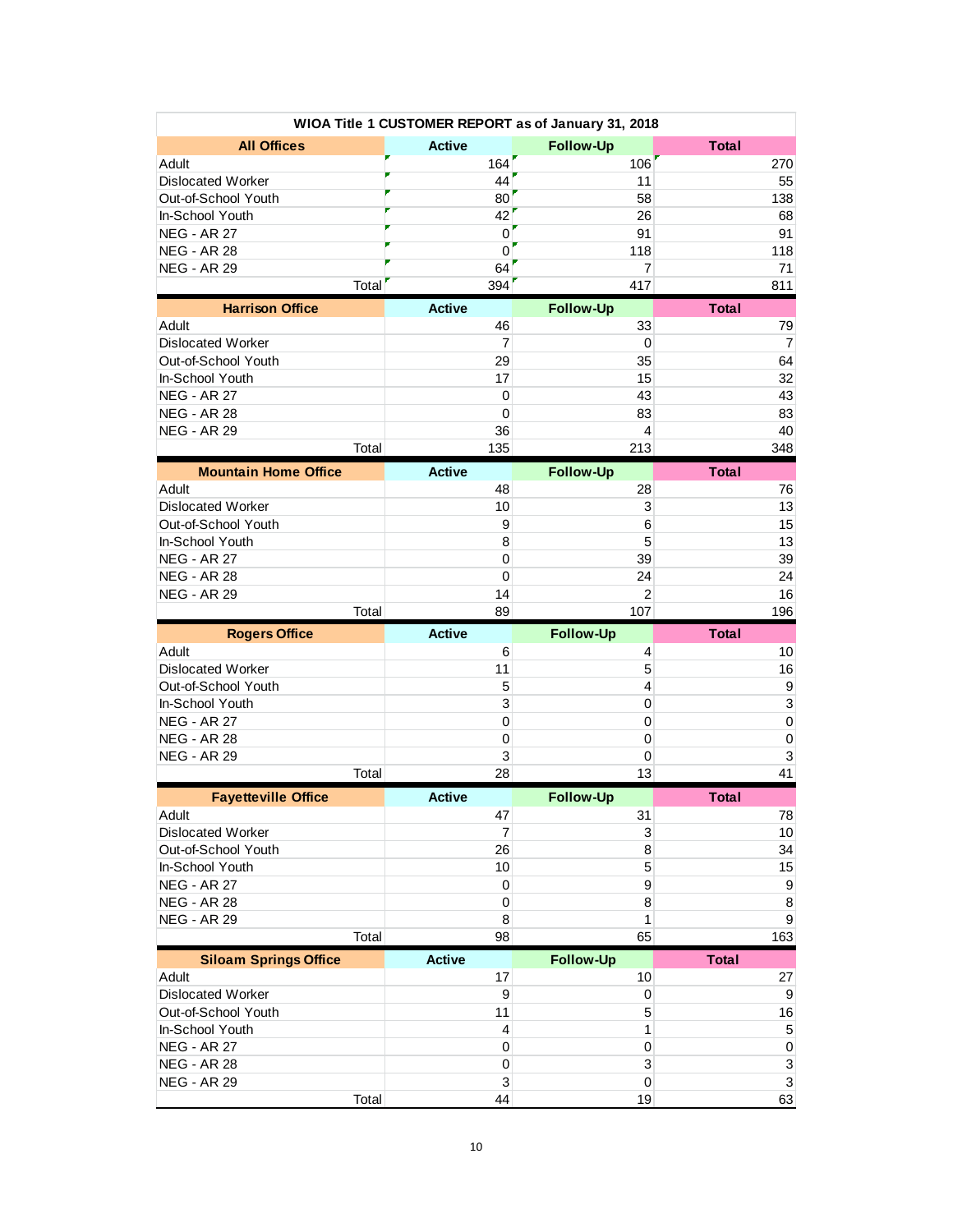#### **NORTHWEST ARKANSAS LOCAL WORKFORCE DEVELOPMENT BOARD Minutes of Meeting December 6, 2017**

A meeting of the Northwest Arkansas Local Workforce Development Board (LWDB) was held Wednesday, December 6, 2017, at Arkansas Workforce Center at Harrison, 818 Highway 62-65-412 North, Harrison, AR at 11:00 A.M.

Board Members present were: MR. BEN ALDAMA, NWACC ADULT ED MR. DAVID BELL, DAVID BELL, LLC. MS. SARAH BROZYNSKI, BAXTER REGIONAL MEDICAL MR. JOHN DYESS, ALTRONIC RESEARCH, INC. MR. WALTER HINOJOSA, NWA LABOR COUNCIL MS. AMY JONES, ARKANSAS REHABILITATION SERVICES MS. PATTY METHVIN, HARRISON REGIONAL CHAMBER OF COMMERCE MR. CLINT MORRIS, LOCAL 155 PLUMBERS AND PIPEFITTERS MR. ROSS PARKER, PARKER FARMS AND RENTALS MS. BILLIE REED, OUR COOPERATIVE MR. KELLEY SHARP, UNIVERSITY OF ARKANSAS FAYETTEVILLE MR. RICKY TOMPKINS, NWACC MR. KEITH VIRE, ARKANSAS SUPPORT NETWORK

Board members not present, but represented by proxy were: MS. JANA KINDALL, AR DEPARTMENT OF WORKFORCE SERVICES – proxy Aaron Johnson MR. ALEX MARTINEZ, THE JOB GUIDE -- proxy Ben Aldama

Board Members absent were: MR. STEVE CLARK, FAYETTEVILLE CHAMBER OF COMMERCE MR. RICH DAVIS, BLACK HILLS ENERGY MS. CAROLYN JACKSON, DHS SERVICES FOR THE BLIND MR. BO PHILLIPS, TIERPOINT COMMUNICATIONS

Others present were: Mr. Stetson Painter, Congressman Rick Crawford Mr. Elijah Snow, Senator John Boozman Mr. Joe Willis, NWAEDD Mr. Jeremy Ragland, NWAEDD Mr. Taff Grice, NWAEDD Ms. Susan Sangren, NWAEDD Ms. Donna Carney, NWAEDD Mr. Eddie Treece, NWAEDD Ms. Janie Wheeler, NWAEDD Ms. Susan Daniel, NWAEDD Mr. Bernando Corcolis, ADWS Little Rock Mr. Zane Chenault, AEDC Mr. Joe Berry, North Arkansas College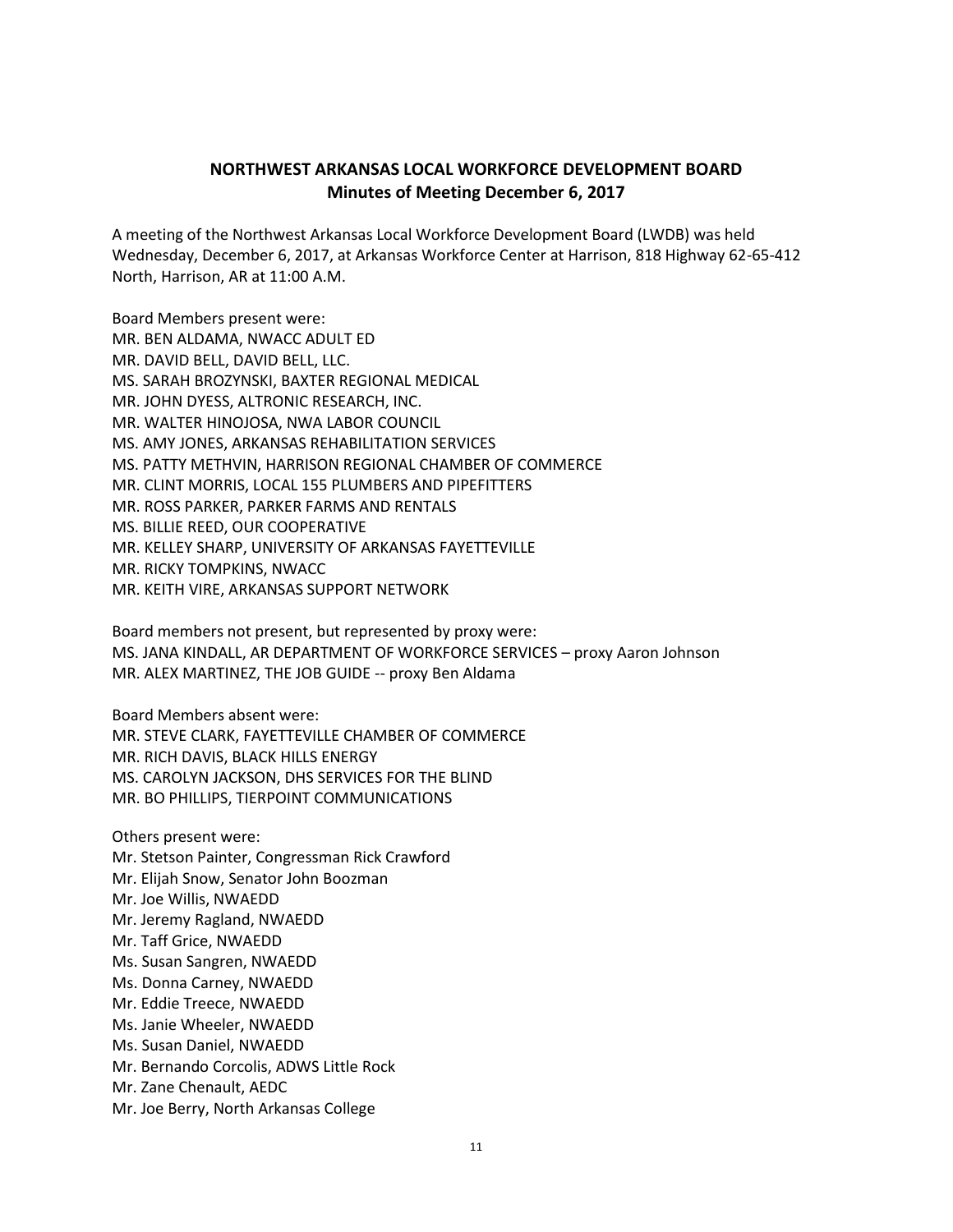The meeting was called to order at 11:05 A.M. by CHAIR JOHN DYESS. CHAIR DYESS welcomed the Board and guests.

Ms. Janie Wheeler provided the staff report. Ms. Wheeler discussed the continuing transition and implementation of the Workforce Innovation and Opportunity Act at the federal, state and local level. She updated the Board about the required Memorandums of Understanding with the partners being signed, Infrastructure Funding Agreements as a work in progress, monitoring reports and that Arkansas Rehabilitation Services will be moving to the Harrison Center in January. She also thanked MR. KEITH VIRE for his many years of service to the Workforce System and his upcoming retirement from Arkansas Support Network. She stated that MS. JANA KINDALL is retiring from the Arkansas Department of Workforce Services at the end of January and staff Workforce Monitor, Eddie Treece, who is retiring at the end of December.

The One Stop Operator Agreement was presented for amendment, the change being the deletion of the word "twice" as a requirement for monitoring the One Stop Operator annually. Motion made by MR. VIRE and seconded by MS. PATTY METHVIN to approve. Motion carried.

Policies/Guidelines presented for approval of the Board included Dislocated Worker Enrollment Time Limits; Verification of 'unlikely to return to work in a previous occupation' needed for Dislocated Worker Eligibility (Category A); definition of 'general announcement of a plant closing' (Category B); Dislocated Worker (Category C); Dislocated Worker Underemployed Eligibility Criteria; and follow-up services for Adults and Dislocated Workers. Motion to approve made by MS. METHVIN and seconded by MR. ROSS PARKER. Motion carried.

Request to transfer up to 75% of FY2018 Dislocated Worker Funds to the FY2018 Adult program was presented by Ms. Wheeler. She stated that at this time only a portion (\$250,000) of the 75% will be transferred; however, if needed additional funds up to 75% may be transferred as needed. Motion to approve was made by MR. RICKY TOMPKINS and seconded by MR. VIRE. Motion carried.

Ms. Wheeler presented the Program Year 2016 Annual Report for the Board's approval. Motion was made by MR. DAVID BELL and seconded by MS. BILLIE REED to approve and accept the report. Motion carried.

Ms. Susan Sangren provided the One Stop Operator Report to the Board which included work accomplished, challenges, partner data that was available, and comparison of budget versus expenditures report.

Motion to approve the Consent Agenda including the Minutes of the September 6, 2017 meeting and the Eligible Training Providers was made by MR. VIRE and seconded by MR. KELLEY SHARP. Motion carried.

Thinking and working strategically discussion followed with MR. VIRE requesting the Board to focus on the need for personal care and home health care aides. With the aging and individuals with disability populations growing the need is exponential in the near future. He is working on a project that works with high school individuals with disabilities and teaches them to become personal care aides. Additionally the Board discussed finding a qualified independent monitor to review our area. Cost and qualifications should be considered.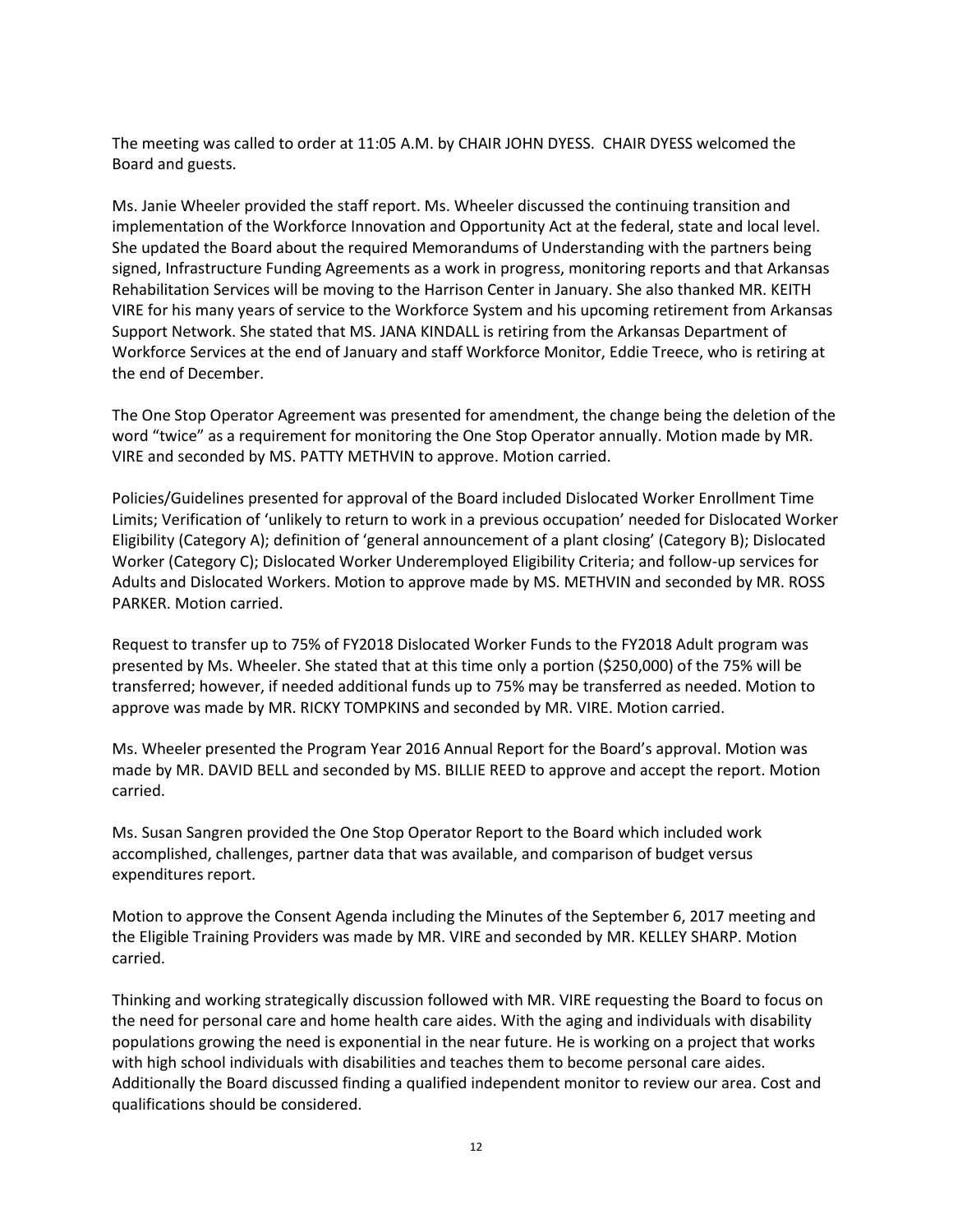There being no further business CHAIR DYESS entertained a motion to adjourn. Motion was made by MR. BELL and seconded by MR. SHARP. Meeting was adjourned at 11:50 A.M.